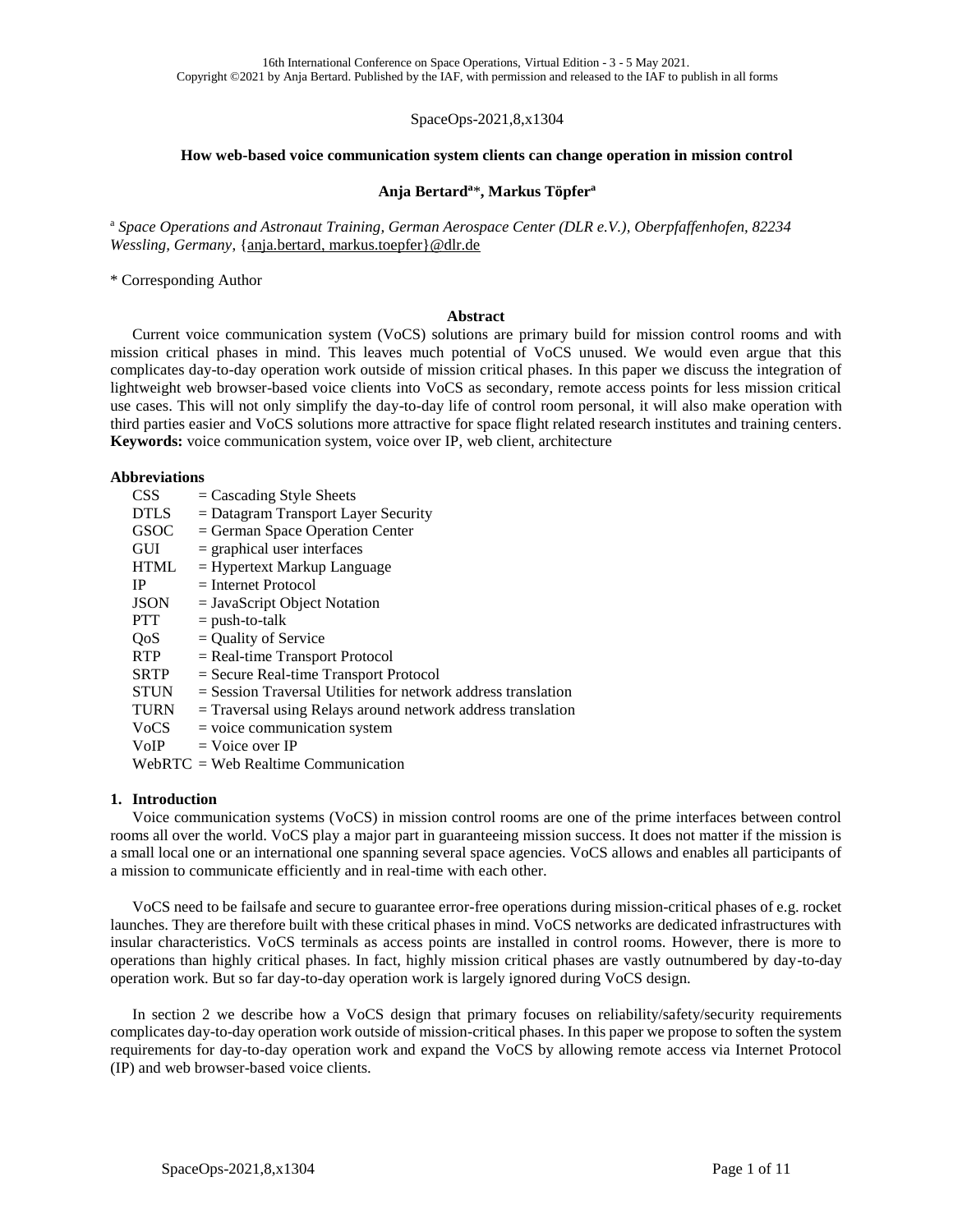In this paper we discuss:

- our idea, and how operation and cooperations with third parties like universities or other space flight related research institutes will benefit from our proposed system expansion (section [3\)](#page-1-1),
- the technical liberations and constrains posed by the web and browser environment (section [4\)](#page-2-0),
- the technical feasibility of our idea (section [5\)](#page-3-0) and
- the architecture necessary to build such VoCS (section [6\)](#page-5-0).

We want to further give a short excursion into current application of web interfaces in the space flight environment (sectio[n 7.1\)](#page-9-0) and give a short introduction to WebRTC (section [7.2\)](#page-9-1) as one of the main technologies used in our VoCS.

We conclude the paper by giving a summary of our solution (section [8\)](#page-9-2), as well as give an outlook into future work (section [9\)](#page-9-3).

The content of this paper reflects our considerations and design choices while working on the project openvocs. Openvocs is a novel VoCS currently developed for and by the German Space Operation Center (GSOC).

# <span id="page-1-0"></span>**2. Why we need remote access in VoCS**

For highly mission critical phases like launch and early orbit operations the VoCS setup with stationary terminals in the control room is the optimal solution. But these phases are not covering the majority of the time span of a common space mission. Launch missions are the obvious exception.

Operations ensure success of a mission over the whole mission lifetime. Different phases of a mission lifetime have different characteristics and requirements. A rocket start will have very strong requirements to ensure operations. The focus of all systems must primarily comply with reliability, safety and functionality requirements. Whereas operations of satellites within final orbits may soften these requirements. In this case the primary requirement may shift to a focus on interoperability. Security, safety and reliability requirements for commonplace operations may all focus on interconnectability as core and primary requirement. With this requirement shift we can address different needs within commonplace operation phases.

Because of current VoCS design, the personnel must be present within a control room to access the VoCS, even for daily briefings or listen only participation. Operations personal need to commute between office and control room area for each briefing to allow VoCS participation. This is time consuming and cumbersome. In addition, it requires that the operation personal is present at the control center to use the VoCS infrastructure. At least in Europe the concept of "home office" has become quite popular during the current COVID-19 pandemic. Such a concept is not possible with the current setup.

As alternative, operations are required to switch to a different kind of collaboration system that works independent of the control room. This results with operation communication being all over the place. The original VoCS intention was to create uniform and structured communication for mission operation. Communication over several different media channels is the complete opposite.

The three main reasons why remote participation is currently not possible are:

- insular characteristic of the VoCS networks,
- cost intensive and bulky VoCS terminals as well as
- dedicated and vendor specific connection capabilities for alternative clients within turnkey based VoCS solutions.

## <span id="page-1-1"></span>**3. Advantages of remote access in VoCS**

Meeting in online conferences independent from where we actually are, with people all over the world is now an everyday occurrence for many of us. We are no longer bound to specific locations to meet. Thanks to Laptops we can participate in meetings from everywhere. When we started to design and work on a new VoCS for the GSOC we soon released that with the way we want to build our system, we can actually transfer the "online meeting from everywhere" concept to control center operations.

In this paper we want to describe our considerations on how we can make online participation on VoCS conferences possible, without compromising security. To do this, we need to add two new components to a classical VoCS setup: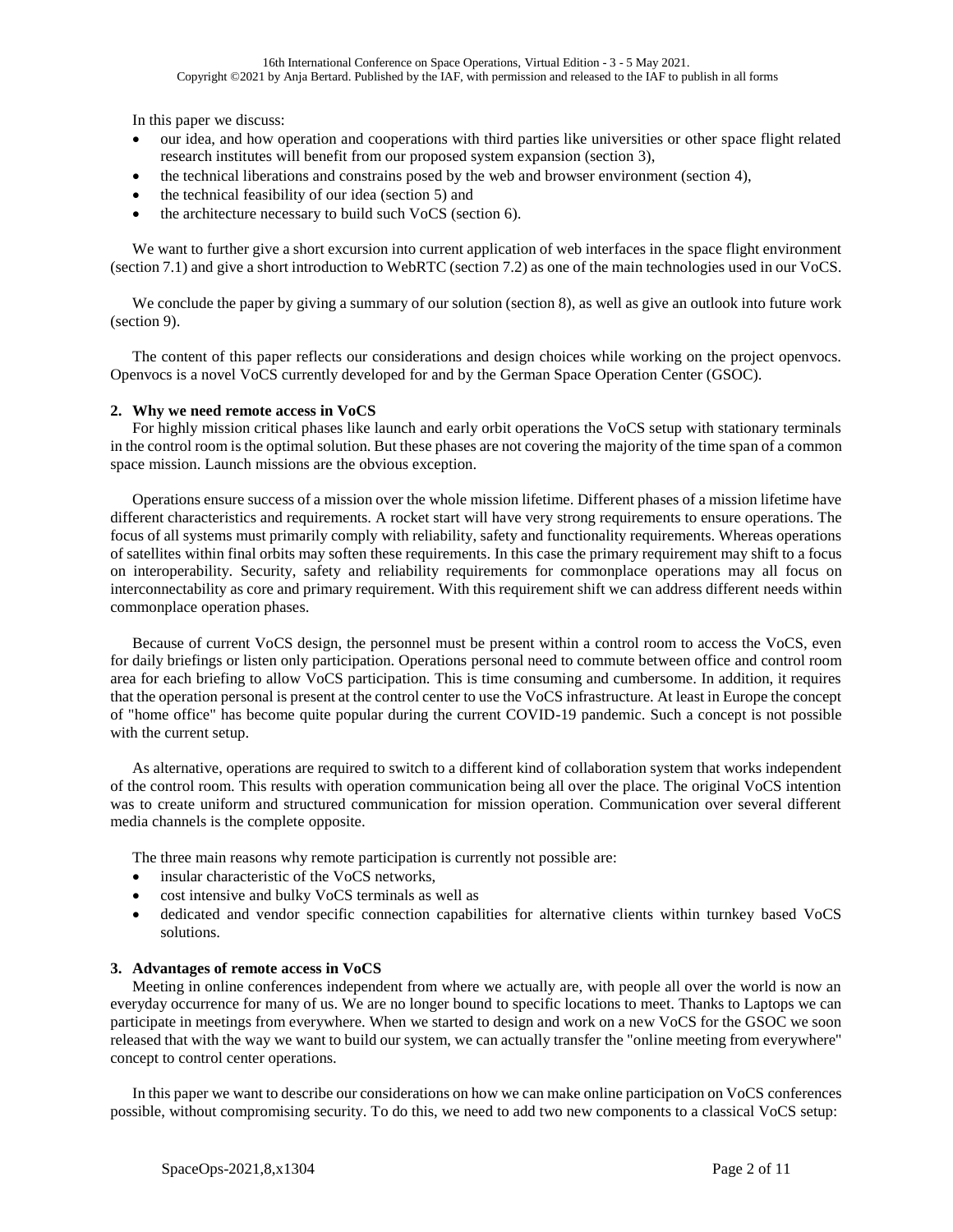- First of all, we need lightweight software-based clients e.g. web browser-based voice terminals as secondary access points.
- To allow a connection between the web app and the VoCS we need network interfaces to allow IP connections from outside of dedicated VoCS networks.

Web-based applications remove the necessity of dedicated physical access terminals. They even remove the necessity to install dedicated software applications. End-user devices like laptops, tablets, or smartphones with modern browsers can be used as voice clients. A web-based VoCS client would therefore allow the operation personnel to participate in VoCS conferences/calls directly from their office or remote locations.

This would not only simplify the day-to-day life of control room personnel, but also the work for distributed teams and bigger control centers that expand beyond one location. For bigger satellite control centers a dedicated landline is appropriate. But there are also cooperations in place with research groups that need VoCS access. Current systems required for research groups to invest in their own, dedicated VoCS terminal. This terminal is connected to the main control center via a landline within dedicated networks. These landlines are not providing connections from outside to the VoCS network, but are extending the network to include places outside the control room. Not every research group is able to invest in such a system, especially for short to midterm cooperations. The introduction of an IP interface and browser-based voice clients, allows control centers to easily grant temporary access to the VoCS. In addition, no extra spending is necessary. Saved costs may be used for actual mission or experiment support.

Mobile research control centers could also profit from using IP based interconnects. Mobile control centers need to connect to major stationary control centers to coordinate lunches.

Our system extension will make VoCS solutions more attractive for space flight related research institutes and training centers. There are several examples where such facilities also require aid of a VoCS. But their requirements can be vastly different from classical control centers. For example, during astronaut training the trainers need to communicate with future astronauts when they are inside their space suite during simulations. Most of the time the trainers need to able to move around, e.g. to view a simulation inside a water tank from different sides of the tank. The ability to wireless connect a portable device like a smartphone or tablet to the VoCS would simplify the set-up and ease of use.

## <span id="page-2-0"></span>**4. Voice client in a browser: technical liberations and constrains**

Browser based voice clients are usable on a wide range of end user devises, like laptops, smartphone or tablets. No heavy client installation or configuration is necessary. It is enough to open a web browser and input a URL. Web interfaces are highly adaptable and flexible, and can be used to create interfaces for a wide range of use case. They are cost-efficient and versatile.

The touch controls of the SpaceX spacecraft Crew Dragon (see section [7.1\)](#page-9-0) has proven that the web programming stack of HTML, CSS and JavaScript, is mature enough to program graphical user interfaces (GUI) for spaceflight environment [1]. It is important to note that the web stack is exclusively used to display the GUI and handle touch input. The touch controls in the Crew Dragon are a backup system and are designed and build with redundancies to make the interface more robust.

Browser based voice clients should have similar characteristics. They should be as lightweight as possible. All the logic should be handled by the backend. This would mean a redesign of the current systems. We can provide the same or similar interface redundancies as the Crew Dragon touch interface, not by interface but by system design. We describe how such a system could look like in section [6.](#page-5-0)

Nevertheless, we already indicated several times that we intend the web client to be a secondary keyset terminal. The main reason why we feel reluctant to use web clients for critical environments is the web client's dependency on a browser. The usage of browsers introduces a dependency of VoCS clients to a third party. Especially during critical phases, it is not advisable to allow operation to use just any device. Certain browsers may collect and send data back to their manufactures. An outdated or "too new" browser may contain security vulnerabilities. In general, voice clients should only run on managed devices. Only this way can we ensure the usage of appropriate (open source) browses with appropriate settings.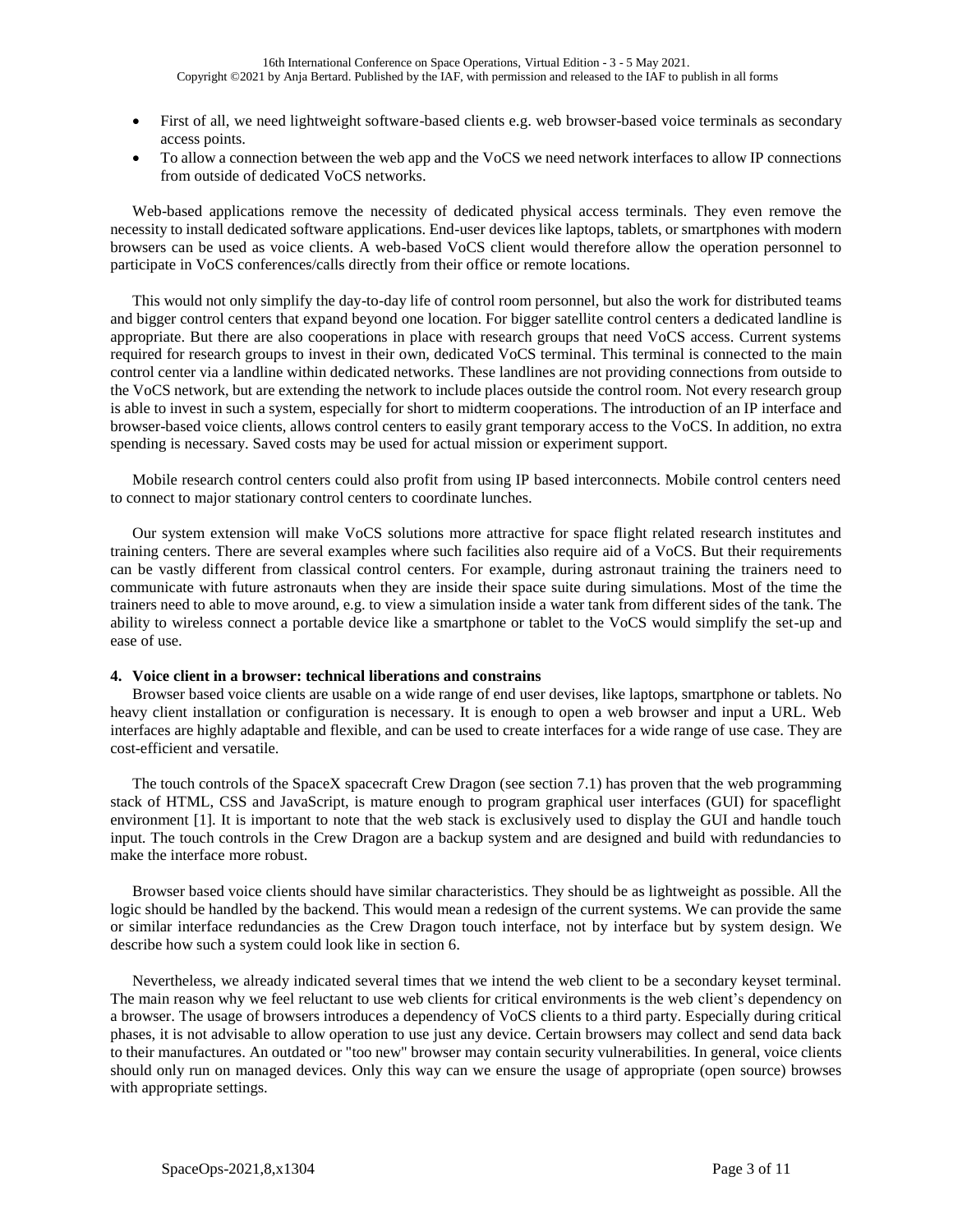The browser environment also influences how some functions of the user interface need to be handled. Contrary to dedicated client terminals, a web application is not the only program open on a device or even the only tab open in the browser. This means the VoCS client will not always be in focus or even visible. This could have an influence on pushto-talk (PTT) mechanisms in VoCS.

If the voice client is not in focus, a software PTT signal does not arrive at the browser and can therefore not trigger a transfer of a local voice stream. This problem mainly concerns the usability of the voice client user interface and is out of scope in terms of system liberation, as described within this paper. This is a problem that needs further research and will be briefly covered in section [9.](#page-9-3)

# <span id="page-3-0"></span>**5. Technical feasibility**

# *5.1 Browser capabilities*

A lightweight keyset in form of a web browser must be able to provide the basic functionality of a traditional voice terminal.

The core capability of voice communication is the transmission of audio. In detail, we need capabilities of voice communication within two application areas:

- audio input from user side, as well as
- audio transmission and reception over networks.

Both are covered within browser-based environments by the WebRTC (Web Realtime Communication) [2] stack. We introduce WebRTC in section [7.2](#page-9-1) WebRTC explicitly targets media transmission. From a user perspective this stack may be used to request and select audio and video input devices. This enables the first application area, connection of microphones and headsets, as well as transmission of local audio streams. The WebRTC stack also implements and defines network transmission capabilities in terms of sending and receiving remote audio streams. This combination comprises the major high-level requirements of any VoCS keysets.

It is further required to provide a user interface with options to select and switch channels (voice loops [3]) as well as other commanding capabilities. This is possible with standard HTML, CSS and JavaScript within each browser. Touch capabilities have been added in recent years [4] and are standard for browser environments nowadays.

In addition, the browser is able to capture other operation system inputs, e.g. connecting a game pad and using the game port input [5] as trigger mechanism for PTT.

A common web browser therefore provides all functionality a VoCS keysets needs:

- able to handle operation system input,
- mature GUI and touch capabilities, as well as
- the WebRTC stack for local and remote handling of audio streams.

This is enabling any hardware that is able to run web browsers, network connections as well as providing audio ports to be potential VoCS terminal devices.

Abstraction of the functionality to a logical level and using unknown and unspecified hardware as VoCS keysets limits capabilities of control of the actual hardware and local end user environment. End users will be responsible for their own setup, e.g. connecting and selecting the right headset in the web application that is running in the browser.

## <span id="page-3-1"></span>*5.2 Server side and network requirements*

With the introduction of the web stack and WebRTC the network becomes generic. No dedicated network connection is used. The whole system changes from insular and dedicated to open for anyone. It is even possible for basically everyone to write their own clients. Only condition is to implement a communication protocol for switching. We outlined a suitable protocol in one of our previous papers [6].

Such a setup must be controlled at different levels. Mainly at authentication/authorization level to control participation. This has to be done at server side with a new kind of server and service infrastructure. Network audio streams and user sessions to control these streams have to be connected within the server environment.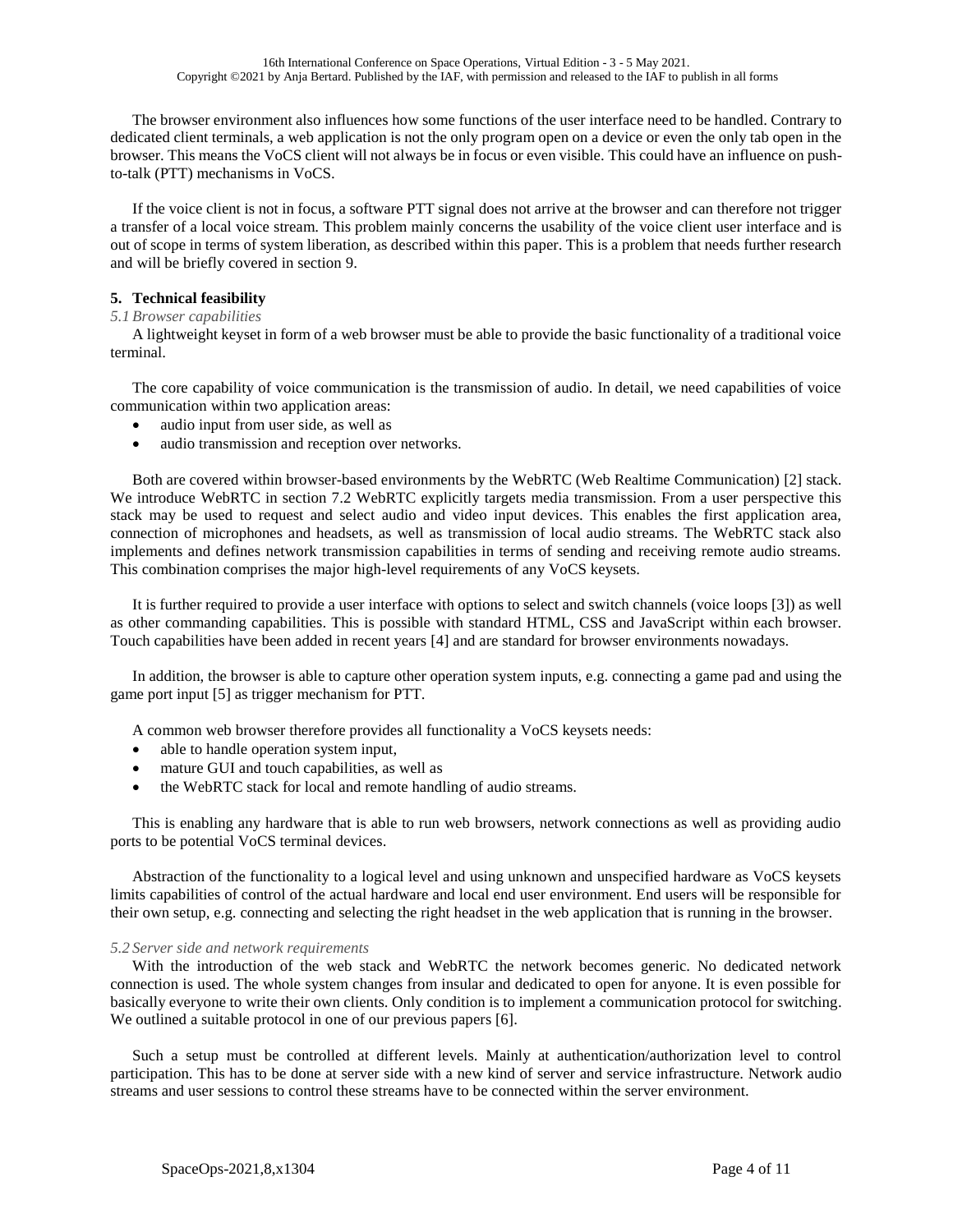The network part of the WebRTC protocol defines functionality to identify and connect media streaming and signaling protocol components [2]. The server environment must be able to use this protocol to relate switching and media transmission of keyset connections. This is similar but also different to standard Voice over IP protocols (VoIP) e.g. Session Initiation Protocol (SIP). The WebRTC stack is implemented with capabilities to connect traditional VoIP endpoints [2].

VoIP as technology to transmit audio over IP networks is dependent on the network in terms of transmission quality (e.g. delay). Some clients may connect over networks without Quality of Service (QoS) loss at network level. QoS at network level means that audio communication is favored over standard data in terms of forwarding to reduce the delay [7]. Other clients e.g. in mission critical scenarios may mitigate delays by QoS enabled or with dedicated network components. A dedicated network component would be similar to traditional setups and has no disadvantages in terms of network level transmissions over traditional systems.

Enabling the implementation of different clients through the utilization of open communication protocols as well as the capability to use these clients within any kind of network environment poses the biggest advantage of our solution. Clients are flexible in terms of implementation. How new clients are implemented depends on system requirements from operations perspective. For example, a mission control room setup may use dedicated client implementations on dedicated hardware within dedicated networks, while a connection from a university to listen to the communication during experiments could be done using standard web browsers over the internet.

This flexibility comes at a cost on server side. Servers must implement the protocols for the stack and ensure secure, authenticated and authorized transmission of audio channels.

The server environment must provide a second characteristic of VoCS in control room context to simplify requirements on client side in terms of capabilities of web browsers, communication transmission, network requirements and customization options. Namely, parallel participation within multiple communication channels at the same time. This implies audio streams send to clients must each contain an audio mix of requested voice loops for each end user connection.

Our approach basically translates into a "phone call" between a web client and the server backend. We have one media connection including the audio stream of all requested voice loops as well as one signaling channel for the selection of voice loops. Any network environment able to deliver phone call level capabilities will be sufficient to connect a VoCS keyset with a server backend.

This however, is unfortunately not as simple as it sounds.

WebRTC as underlying protocol stack for media channel provisioning requires additional capabilities. Both connection endpoints of a WebRTC connection may be located within private networks. In this case a reachable remote destination is needed to identify the public connection address of the endpoints (further details in section [7.2\)](#page-9-1). Since a web-based approach requires a web server to deliver webpage content anyway, keyset endpoints mandatory must have one network connection capability to a web server. A server environment for such setups may use the same device/interface combination of the web server to provide functionality for remote endpoint gathering, namely STUN [8] (see sectio[n 7.2\)](#page-9-1). Network environments of the clients must allow connections of local addresses to one remote IP address.

During the WebRTC connection process media streams validate identity using a certificate fingerprint, which was previously transmitted over a signaling protocol (for details see section [7.2\)](#page-9-1). This is the earlier mentioned binding between signaling and media channels. The certificate of the secured Hypertext Transfer Protocol Secure (HTTPS) connection of a web server can as well be used for this. This will only work, if the host, offering web server capabilities, is also providing WebRTC endpoints for the server environment. In fact, this is even compliant to the "same origin" policy within the security level of web browser implementations. The "same origin" policy is not necessarily required by the WebRTC stack [2].

## *5.3 Summary*

In summary we can say that it is technical feasible to use a web-based setup for VoCS keysets. But the following four points must be considered: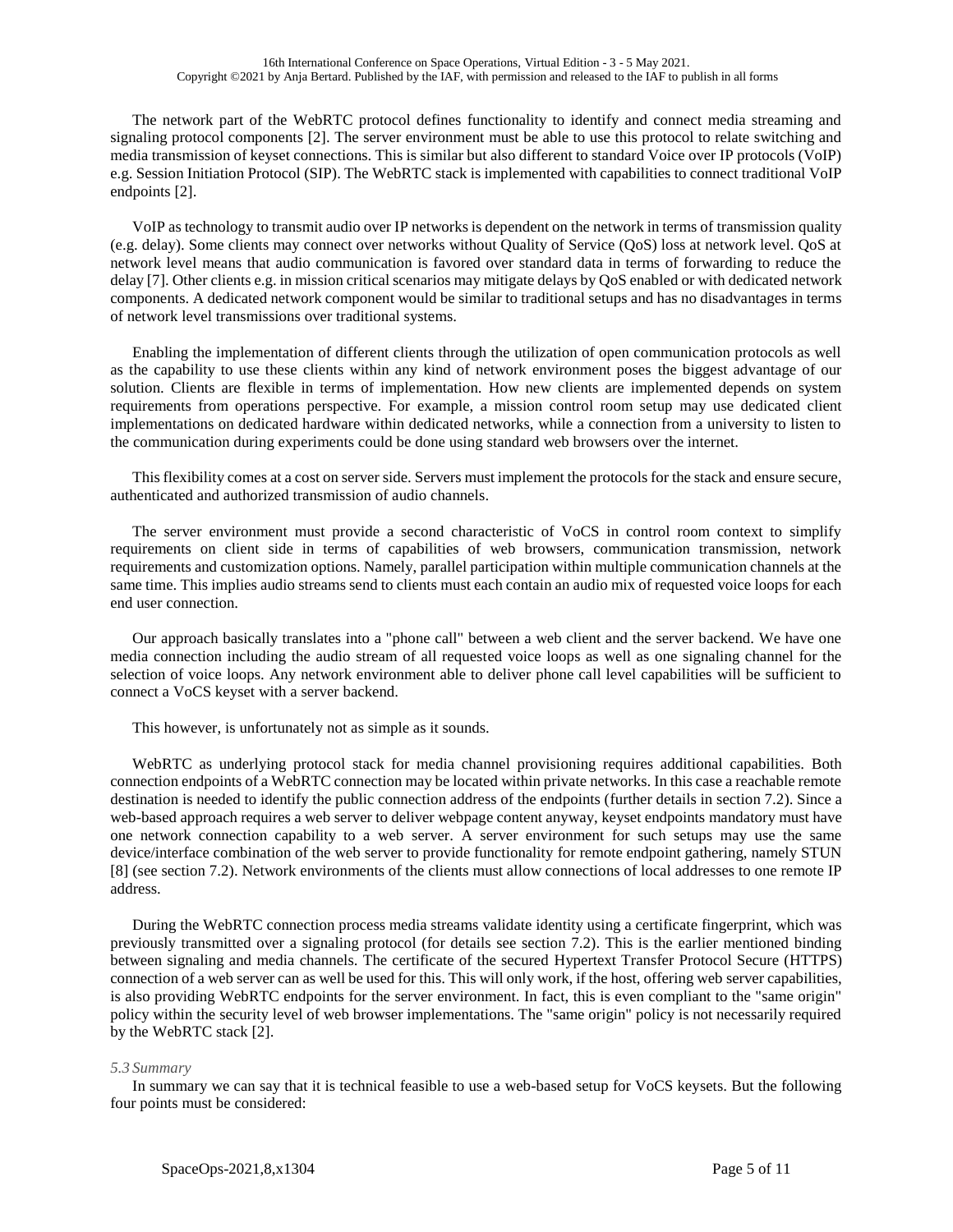- (1) A VoIP connection with WebRTC requires one signaling and one media transmission protocol.
- (2) A Secure Sockets Layer (SSL) certificate can be used to setup and bind a secured connection.
- (3) Client networks must allow outgoing connections to one remote destination.
- (4) A server must be able to host a web server and a STUN server, and have WebRTC endpoint capabilities.

## <span id="page-5-0"></span>**6. Architecture**

Based on the feasibility assessment we would like to discuss the architecture of our solution.

The system will consist of clients and servers. Servers have capabilities to connect clients and provide functionality to serve the communication requests of users to clients.

A high-level view of the system is pretty simple (see [Fig.](#page-5-1) 1). The system needs two black boxes connected over a well-defined protocol stack based on web technologies. The first black box is a client instance providing local audio input and output, as well as remote communication capabilities over IP based networks. The second black box is a server instance providing data (e.g. a webpage), media and signaling interfaces, as well as actual audio mixing capabilities to serve communication request inputs to clients.

This is a star topology, with a hub as central logic component.





### <span id="page-5-1"></span>*6.1 Protocols*

Before we can discuss the functionality, we need to define the protocol stack. We base this stack on the required interconnection technology.

To generalize the architecture, we will focus our considerations on the backend and ignore the web clients for now. For the protocol stack we need:

- a. one signaling protocol based on web technology over IP networks for event messaging
- b. one media protocol based on web technology over IP networks for audio streaming

## *6.2 Signaling Protocol (a)*

Our signaling protocol base stack is based on three Internet standards and allows implementation of any kind of event signaling mechanism over JSON event messaging.

- (1) Transport Layer Security (TLS) [9]
- (2) WebSocket [10]
- (3) JavaScript Object Notation (JSON) [11]

Secure WebSockets provide a lightweight communication channel and are perfectly suited as transmission protocol for signaling messages. JSON provides a lightweight data exchange format for custom communication protocols.

An example for an actual messaging protocol within the signaling layer can be found in [6]. In [6] we identify the basic event message exchange required in the event layer for VoCS.

#### *6.3 Media Protocol (b)*

As we already mentioned, we use WebRTC as our web technology for the media stack. In terms of media connection capabilities for the black boxes, this protocol stack makes use of the following network protocols:

- (4) Interactive Connectivity Establishment (ICE) [12]
	- 5. Session Traversal Utilities for NAT (STUN) [8]
	- 6. Datagram Transport Layer Security (DTLS) [13]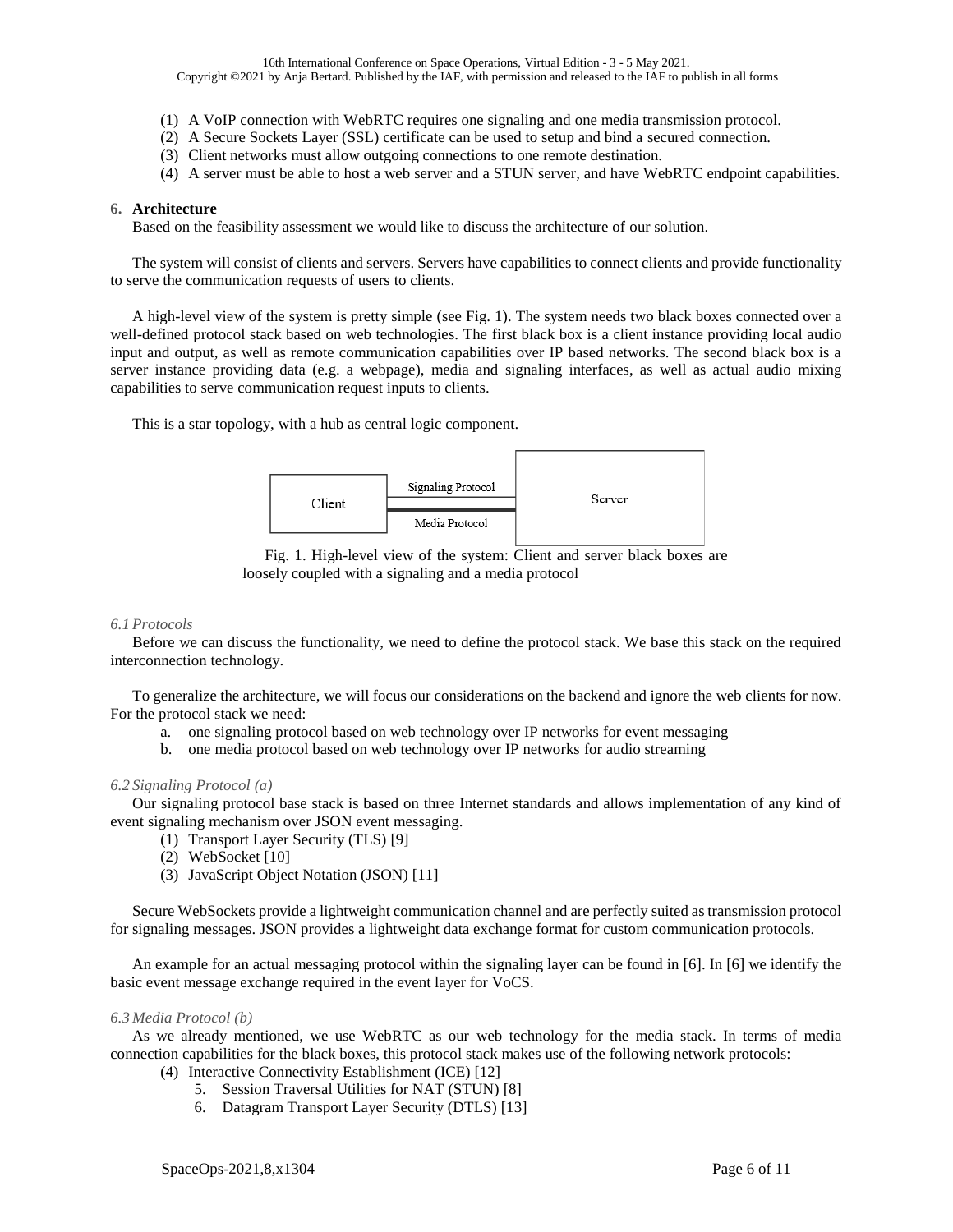- 7. Real-time Transport Protocol (RTP) [14]
- 8. Secure Real-time Transport Protocol (SRTP) [15]
- 9. DTLS-SRTP [16]

A protocol stack using these nine protocols in combination with the messaging mentioned in [6] will be sufficient to provide all client/server communications for the system.

### *6.4Client - Server coupling*

So far, we have ignored protocols for webpage delivery (e.g. HTTP and HTML) on purpose. It's not required for the basic architecture. An architecture for a web client is already a specialization of the basic architecture. This specific system specialization will require HTTP protocols on server side to deliver the webpages.

A native Linux client can connect to the same server black box over the same protocol stack mentioned above. This implementation will not require a HTTP web server component. A native client will already contain the GUI and application logic inside the installation on the client hardware. Same logic will apply for other operation systems and clients e.g. iPad or Windows apps as well as dedicated integrated VoCS terminals.

Our architecture specification is an interconnection protocol stack in combination with an event protocol stack. Its main advantage is that we don't limit ourselves to one specific implementation and to allow loose coupling between client and server environments.

#### *6.5 Server architecture*

As mentioned in subsection [5.2](#page-3-1) a major functionality of VoCS is multi-party multi-conferencing. The server environment needs to provide these capabilities to mix audio streams based on event mechanism to serve client requests (e.g. switch on a voice loop) protected by an authorization mechanism (permission to switch on that voice loop).

Within the next section, we will provide an overview about the specific implementation of the server black boxes architecture as it is used by the openvocs project. As described in the last subsection, the basic architecture is not limited to connect web browser-based clients, but open for all kinds of client implementations. In the following we will focus on the specifics of web browser-based clients.

Our server architecture contains gateways in combination with an audio backend (see [Fig.](#page-7-0) 2). Gateways are used to connect the client protocol in terms of signaling as well as media functionality. Within the audio backend, multiconferencing capabilities are provided. All instances used are lightweight processes, also known as micro services [17]. All these services use their own specific signaling protocol for its specific purpose.

Gateways are used to terminate the interconnection protocol stack in terms of media, as well as signaling connections. The signaling event mechanism is used to control the audio backend on client requests, based on the user's authorization level. The media gateway is used to terminate a client media connection and provide an endpoint for WebRTC communication and forward media between client and audio backend. The combination of signaling and media connection is called endpoint.

Within the system, a session is spawned for each endpoint between web gateway, media gateway and audio backend. A session is therefore the state of a user in terms of audio participation.

The services we use at architecture level are:

(1) Web gateway (client / server event communications and authentication)

- to provide the HTTP capabilities to load a web client (webpage with JavaScript)
- to provide the signaling (event messaging) protocol for client events
- to provide the authentication and authorization component of the systems

(2) Media (ICE) gateway (client / server media communications gateway)

- to provide a WebRTC media endpoint on server side
- to transcode from secure (SRTP) to insecure media content (RTP)
- to forward all media data of a client session between client and backend and vice versa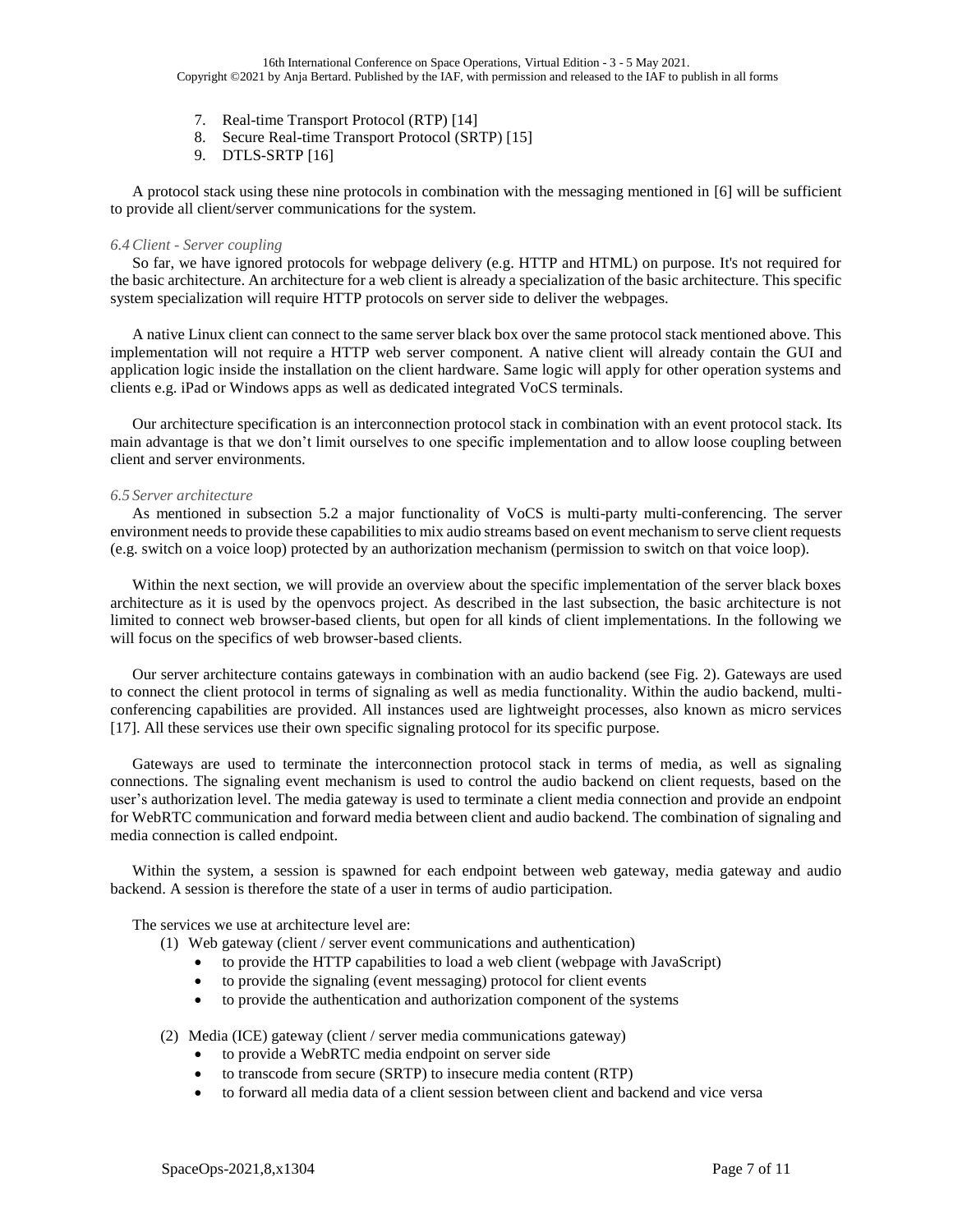- (3) Audio resource manager (audio layer orchestration)
	- to request an audio mixer
	- to request an echo canceler
	- to request a voice loop mixer
	- to provide registration and orchestration of audio micro service components
- (4) Mixer
	- to provide actual audio mixing
- (5) Echo canceler
	- to remove the users voice bevor stream is played back to user

The web and media gateways are coupled. They provide a one-to-one combination of media and signaling related connections for an endpoint. In WebRTC a media connection is established between dedicated, authenticated and secure connection endpoints. The authentication of a user over a signaling connection triggers the setup of a media connection. From the system perspective the media and signaling channels of a session are at this point combined as one endpoint.

The authorization within VoCS is role based. The endpoint itself identifies connection layer functionality but is independent of the actual state within the system session. All states in terms of participation within voice loops are related to the role the user chooses for the current participation within the VoCS.



<span id="page-7-0"></span>Fig. 2. Backend Architecture with two user/role and one voice loop mixers: Signaling and media stream for user/role identity "U1". "U1" is currently talking in voice loop "L1". "U2" is listening. Signling for "U2" is not included.

#### *6.6 User/role mixer*

A user/role combination is used to identify an audio mixing component that is dedicated for this combination. The mixer will be requested by the audio resource manager and assigned within the session. In terms of participation permission this assignment combines authentication as well as authorization within a session. This assignment also defines the identity of the session. Permission within voice loop participation are bound to a role and is either receive only (monitoring) or send and receive (talk). This binding allows defining the participation permission within a session over the identity. It does not indicate the current state of participation (e.g. which voice loop is switched on).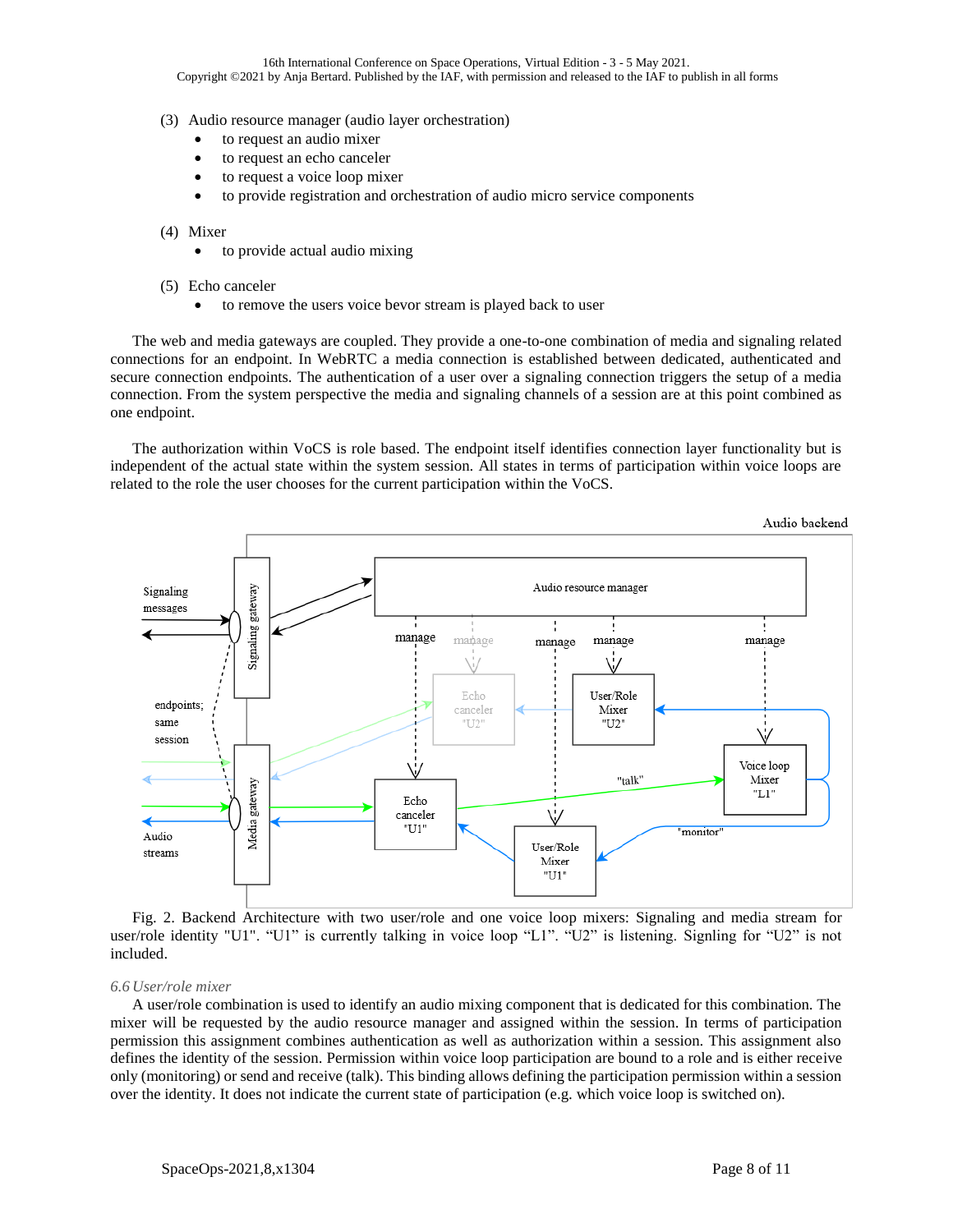Any other endpoint connecting with the same user/role identity will be terminated to the same audio mixer assigned to this identity. With this, the VoCS contains multiplexing on identity level. This may be used for parallel communication and transmissions of the state within the system session to different endpoints of the same identity. It basically allows redundant communication endpoints, based on login information. The user of the system may choose to use parallelism for endpoints, using parallel logins on separated devices.

# *6.7 Voice loop mixer*

To provide multi-party multi-conferencing functionality, voice loops are assigned to a mixer of the backend. It is the same process as before, but instead of requesting a mixer for a user/role identity, the audio resource manager requests a mixer with the same identity as the voice loop.

Actual participation state changes within voice loops translate into switching a mixer's input and output channels. A request for monitoring participation will connect the output of a voice loop mixer to the input of a user/role identity mixer. A request for talk participation will connect the media part of the endpoint from the media gateway to the input of the respective voice loop mixer. All these connection requests are orchestrated by the web gateway component, which enforces participation rights before translating user-based switching events to actual switching commands for the mixer components.

## *6.8 System state*

Each switching event will change the participation state within the system session. The state is basically the combination of all input and output channels of all mixers as well as the media gateway. It is the logical wiring of transmission channels. This is a one-to-one translation of analogue audio wiring like it was done in switchboard operator times. The only difference is that the switchboard operators are the users themselves. Users are using a web client to switch their own communication channels within a software based micro-service environment, based on their communication needs. And the web gateway controls that each user only acts according to their permissions.

## *6.9 System scalability*

This architecture allows different kinds of implementations. One implementation may define provision of a dedicated audio mixing component for each user/role as well as voice loop identity on instantiation. This way all possible combinations of audio mixers are always available. This is also how most traditional VoCS for mission control work. Another implementation could choose dynamic provision of identities and allow overbooking. This is also done in telecommunication environments. The reasoning is, that it is highlight unlikely that all possible combinations are used at once.

The architecture is highly scalable. System capabilities in terms of mixing components are related to the availability of mixing services. Mixing capabilities are bound to the registration of mixing services within the audio resource manager backend. To scale up, additional mixing services must be started. Endpoint scaling depends on the availability of web and media gateway components. Standard web concepts can be used (e.g. load balancing) to scale the amount of possible client applications.

## *6.10 System redundancy*

Different concepts of redundancy can be used, based on the configuration level. Basic redundancy of endpoint duplications is already provided within the standard concept. With this, all client hardware issues can be eliminated. A user can login on two clients with the same user/role. All state switches done within one client are automatically replicated to the other. This is achieved due to only assigning one single mixer for a user/role identity to provide the mixing service, independent on how many clients login with this specific user/role identity.

Furthermore, the whole system can be used in a redundant manner. We only need to send the switching commands to independent system instances.

## *6.11 Summary*

Redundancy and scalability become a factor of usage and configuration. They are not bound to the system or the systems architecture.

The whole concept abstracts any VoCS functionality to a logical level, which is hardware independent, highly scalable, and configurable and transfers system capabilities to configuration level.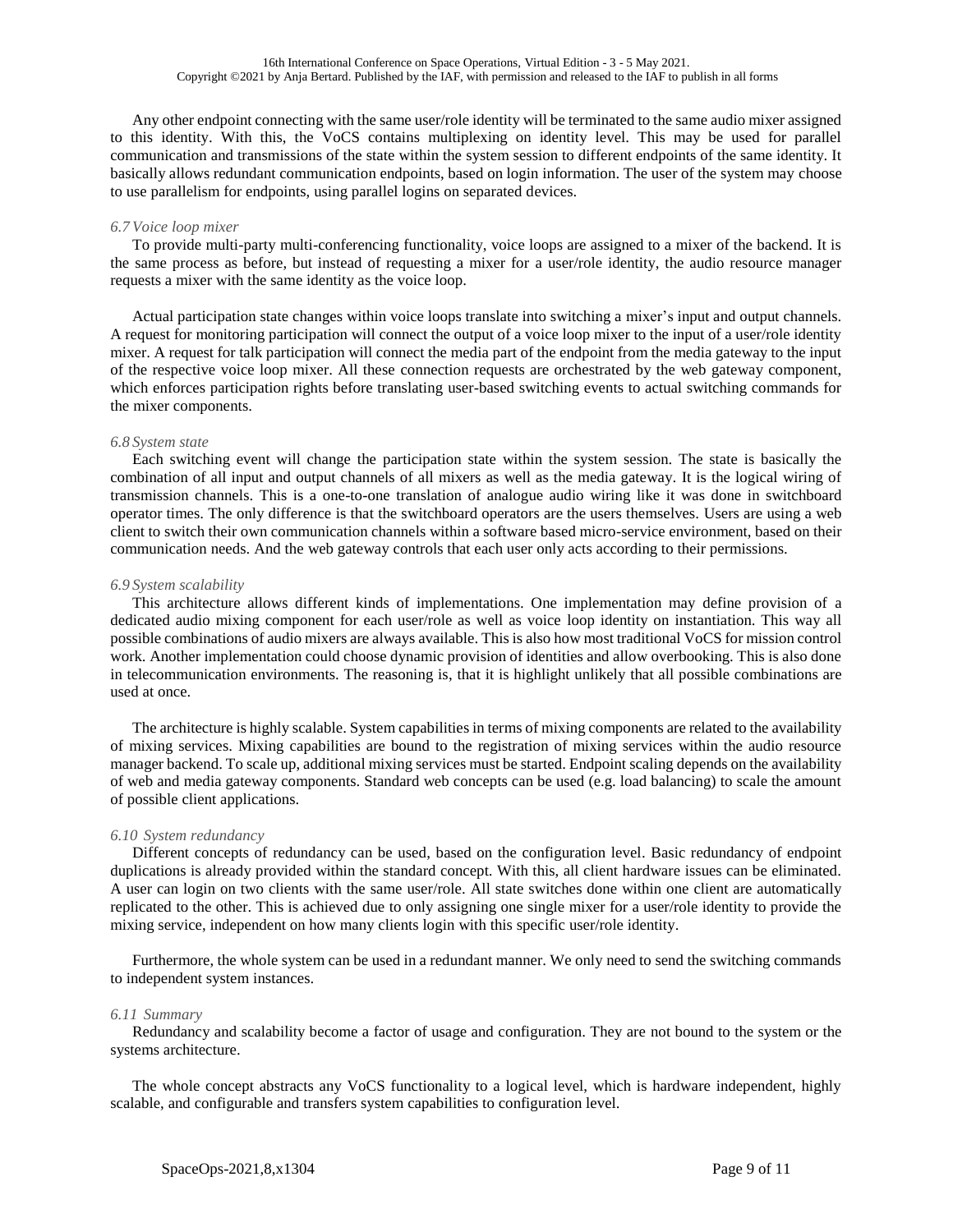## **7. Related Work**

## <span id="page-9-0"></span>*7.1 Dragon*

Our idea would not be the first-time web interfaces are used in space flight. The GUI of the touch controls in the Dragon Module from SpaceX are implemented in HTML, CSS and JavaScript and run in a Chromium browser environment. This was confirmed by the SpaceX software team during an "ask me anything" (AMA) [1].

SpaceX's Dragon 2 spacecraft flies fully autonomous. The backend, which executes the flight navigation, is written in C and C++ [1]. The three touch screens in the cockpit mainly contain system information for the crew, but can also be used to fly the spacecraft. This controls were used in the SpaceX Demo-2 flight by astronaut Douglas Hurley [18]. Both crew members have a flight touch console in front of them. One console can work as a backup should the other misbehave. The touch controls in themselves are a backup system, should the flight computer misbehave.

## <span id="page-9-1"></span>*7.2 WebRTC*

Web Realtime Communication (WebRTC) [2] is part of the modern web stack and is defined by the World Wide Web Consortium (W3C). It is a standardized communication protocol for web browsers, mobile platforms, and Internet of Thinks (IoT) devices. The API is a VoIP technology and can be used to create audio and video communication channels. WebRTC is currently supported by the web browsers Chrome, Firefox, Edge, and Opera. There are native implementations for Android and iOS. With the sources of the Chromium or Android project native use under Linux is possible.

WebRTC does not include a predefined signaling protocol.

WebRTC as a protocol is intended to enable connections between private networks. Endpoints of the connection can have a private IP address, but it is expected that communication is set up without any knowledge of the remote station. Both endpoints of a connection are located within private networks. They identify their external IP addresses themselves over the protocols STUN [8] and Traversal using Relays around NAT (TURN). For this they need a reachable remote destination (STUN or TRUN server). This enables a connection between public addresses of WebRTC endpoints.

As soon as a WebRTC endpoint gathered its connection candidates, it will signal these candidates over an undefined communication protocol (e.g. the signaling protocol) to a remote party. The remote answers with its own candidates. WebRTC automatically sets up the connection by testing all received candidates for actual connection capabilities. This test is done using a DTLS [13] based connection setup. Within DTLS, the identity of a media streams is validated using a certificate fingerprint. This fingerprint was previously transmitted over the signaling protocol.

## <span id="page-9-2"></span>**8. Conclusions**

In our paper we presented a redesign of VoCS to integrate modern communication patterns into VoCS. The VoCS we present is not singularly focused on mission control rooms. It rather supports a wide variety of use-cases without compromising the mission control room use-case: Our system provides all the functionalities of current VoCS but is equally applicable outside the mission control room. It supports remote access and integration of remote parties without any extra costs.

The system we described is built with open standardized web technologies and protocols including WebRTC. It allows parallel participation within multiple communication channels over VoIP. Our system embraces redundancy, is scalable and highly configurable.

We also described, how the system supports the integration of browser-based voice clients, which are low cost, easy to customize and usable without extra client configuration. As the system only has lose coupling between server environment and clients, it supports the integration of practically every type of client or client setup. Only requirement is the integration of the WebRTC stack and the usage of a compatible signaling protocol.

## <span id="page-9-3"></span>**9. Future Work**

The implementation of our system is still a work in progress. The theory is sound, but we have not completely proven our system in a production environment. The primary focus for the near future is to test our system inside the control room. Beyond this point there are several components and features we develop further.